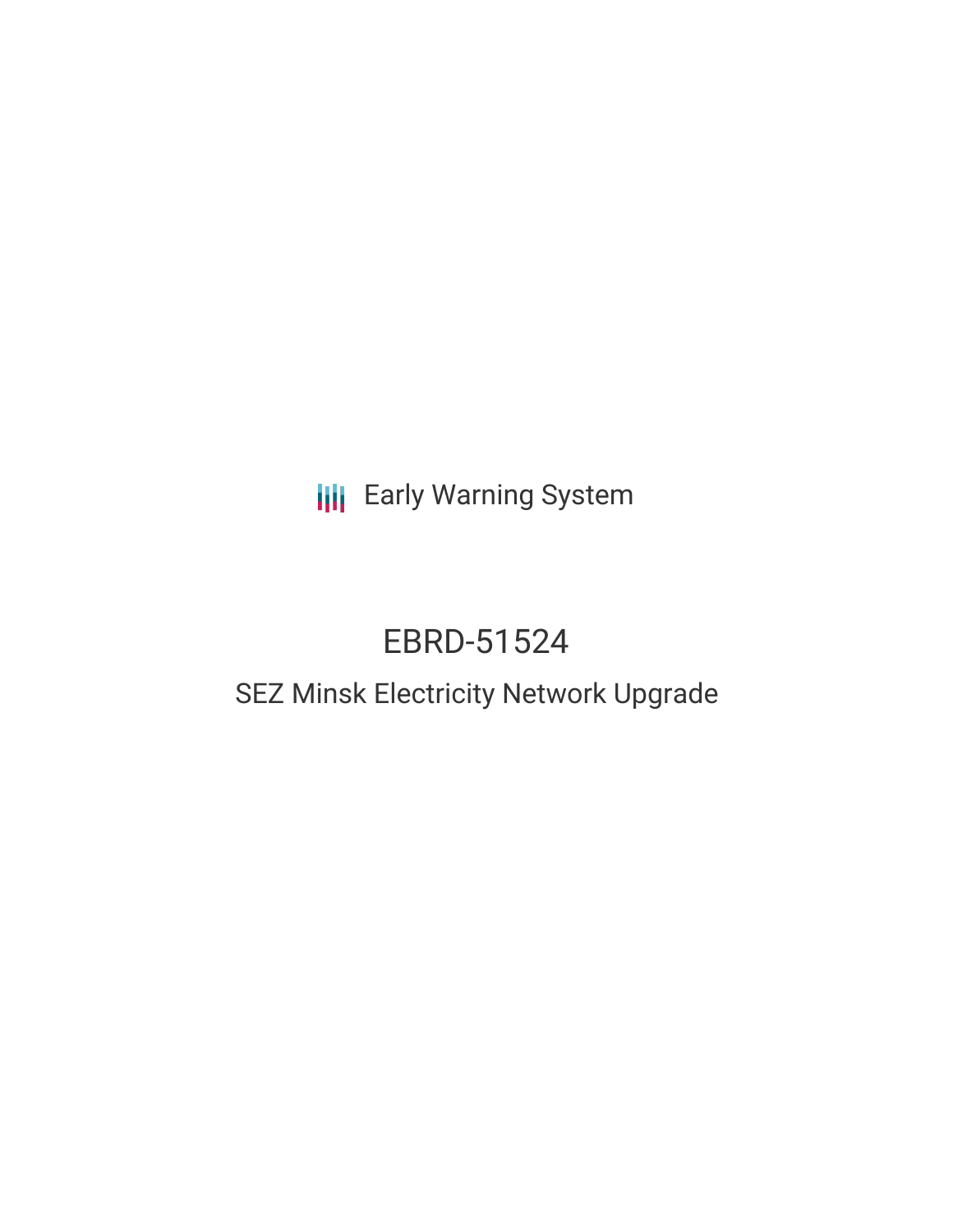

## **Quick Facts**

| <b>Countries</b>               | <b>Belarus</b>                                          |
|--------------------------------|---------------------------------------------------------|
| <b>Specific Location</b>       | Fanipol                                                 |
| <b>Financial Institutions</b>  | European Bank for Reconstruction and Development (EBRD) |
| <b>Status</b>                  | Proposed                                                |
| <b>Bank Risk Rating</b>        | U                                                       |
| <b>Voting Date</b>             | 2019-12-11                                              |
| <b>Borrower</b>                | Republic of Belarus                                     |
| <b>Sectors</b>                 | Energy                                                  |
| <b>Investment Type(s)</b>      | Loan                                                    |
| <b>Investment Amount (USD)</b> | \$22.30 million                                         |
| <b>Project Cost (USD)</b>      | \$22.30 million                                         |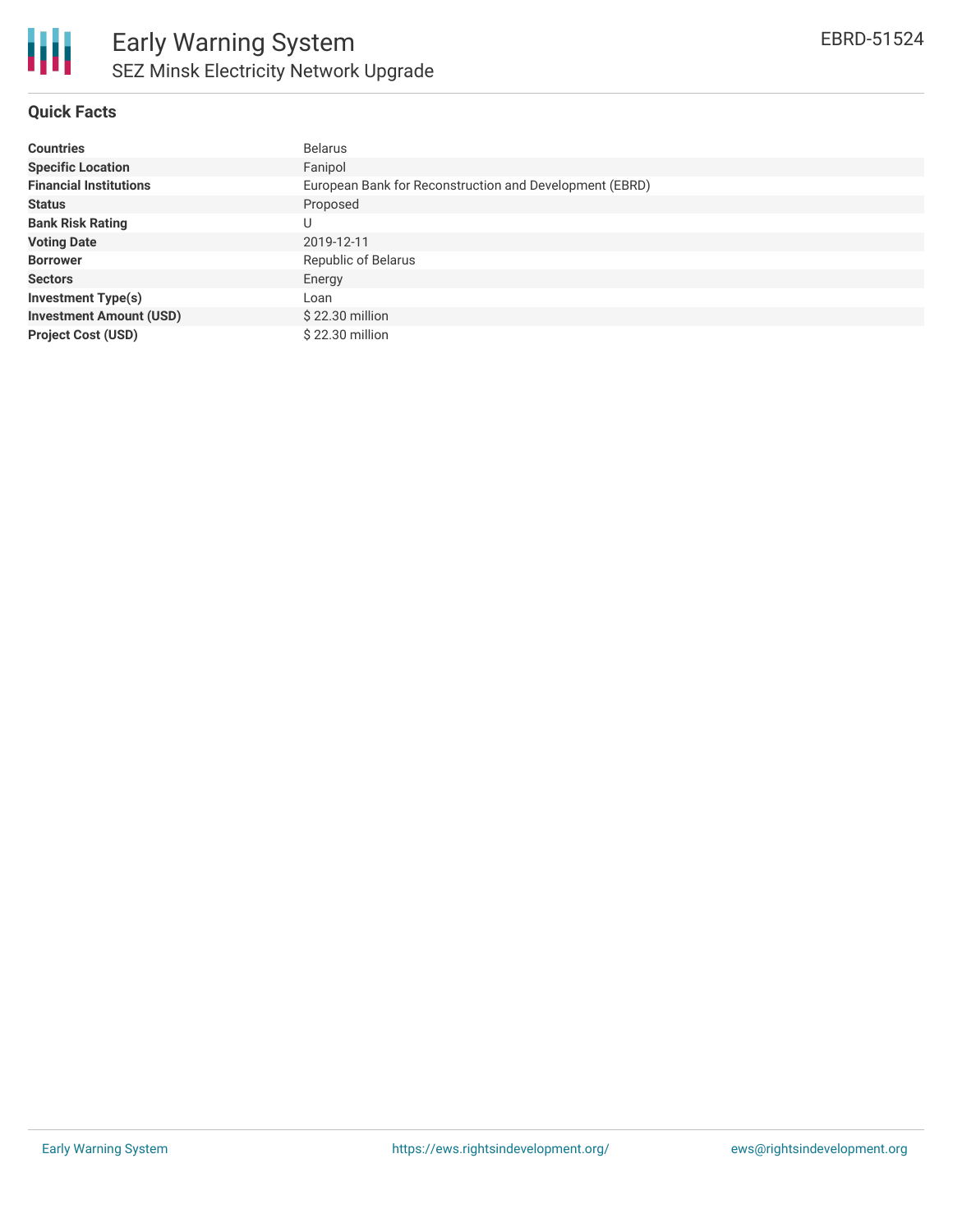

#### **Project Description**

According to the Bank's website, this project finances the development of the electricity infrastructure related to the Special Economic Zone Minsk by Minskenergo, the regional state-owned utility in Belarus. Specifcally, this project entails the construction of a low voltage substation in the town of Fanipol.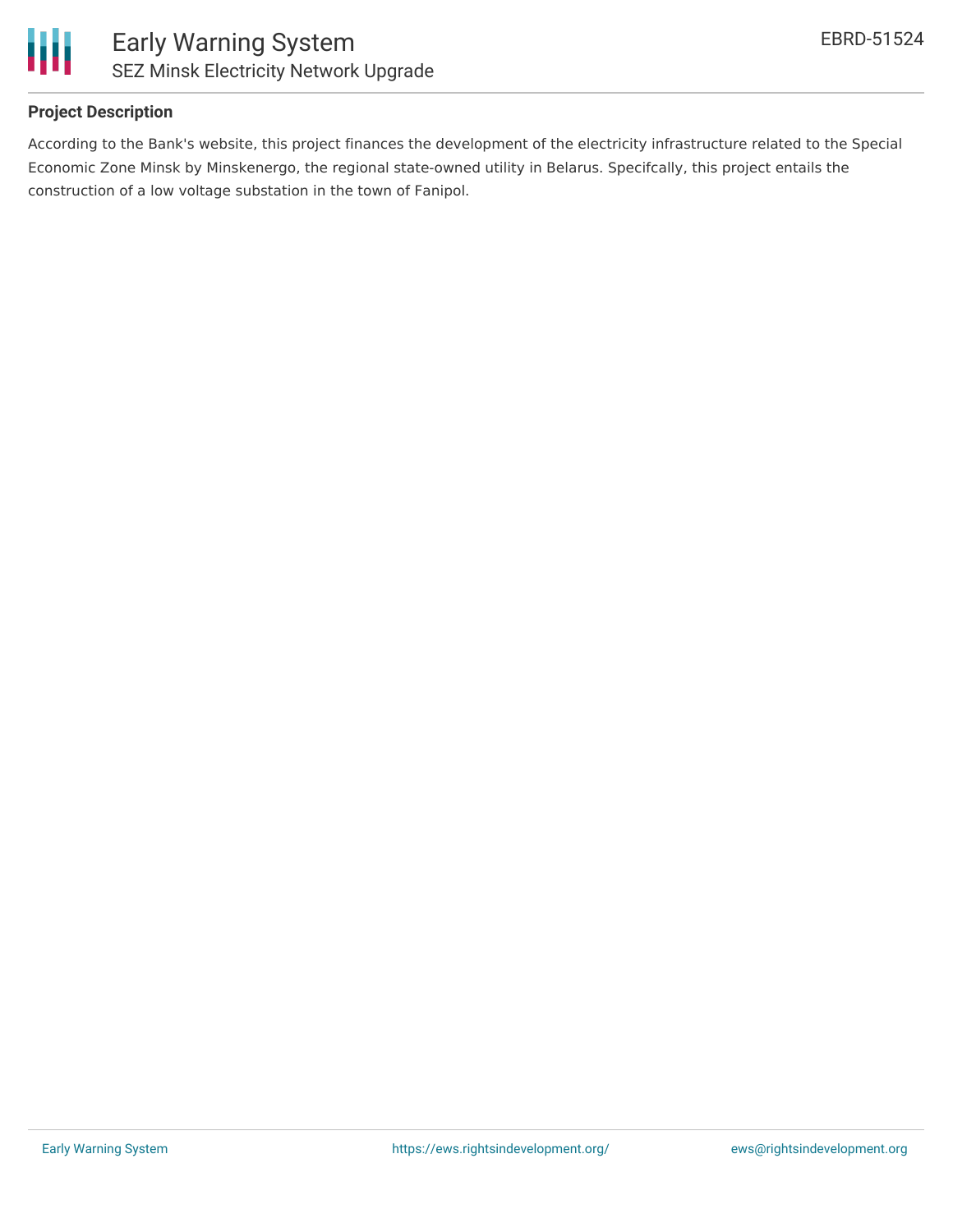#### **Investment Description**

European Bank for Reconstruction and Development (EBRD)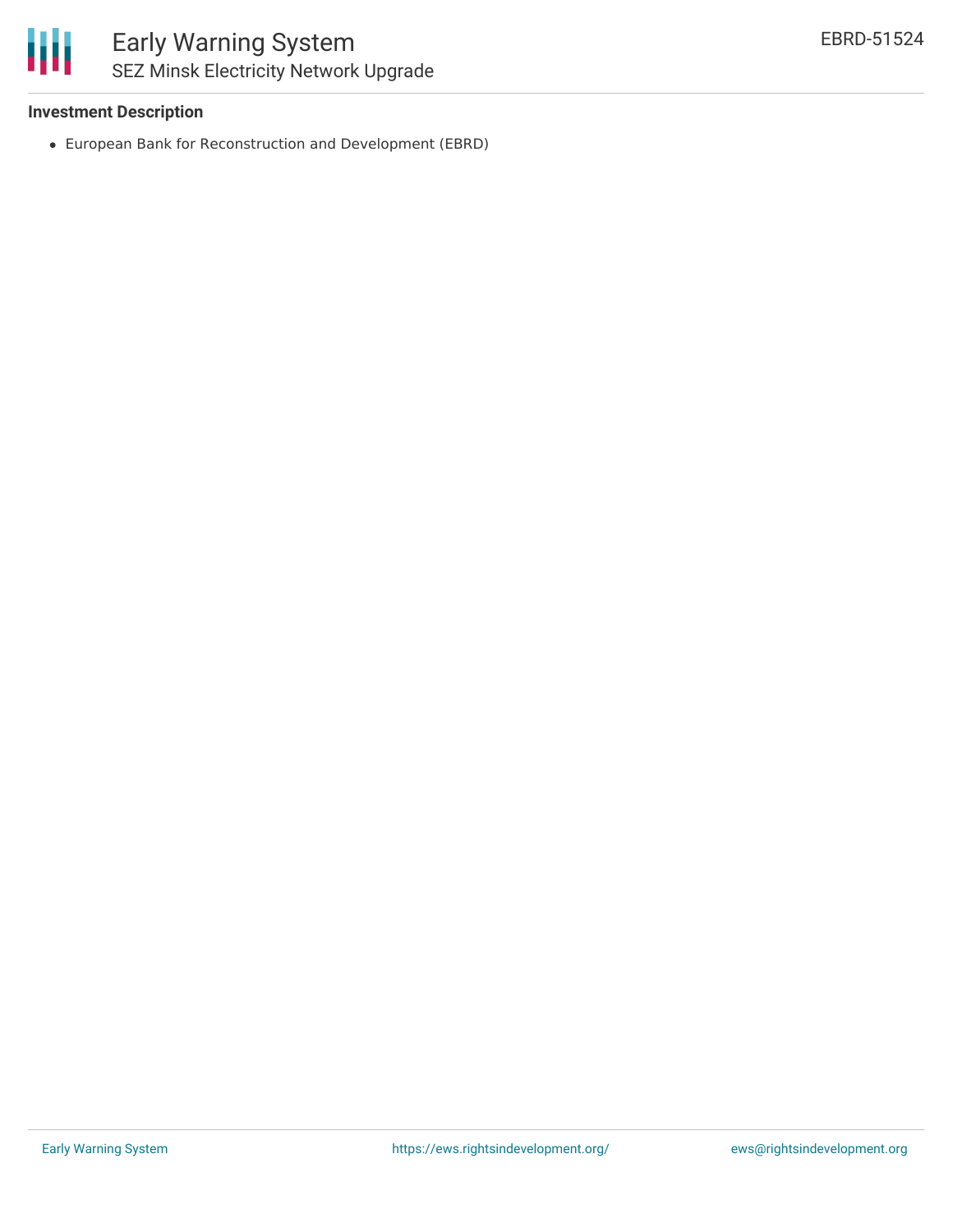

#### **Private Actors Description**

Beneficiary: Minskenergo, the state-owned regional energy company responsible for the generation of ectricity and heat, the transmission, and the distribution in the city of Minsk and Minsk Region. It falls under the organisation of Belernergo, the state energy association in Belarus.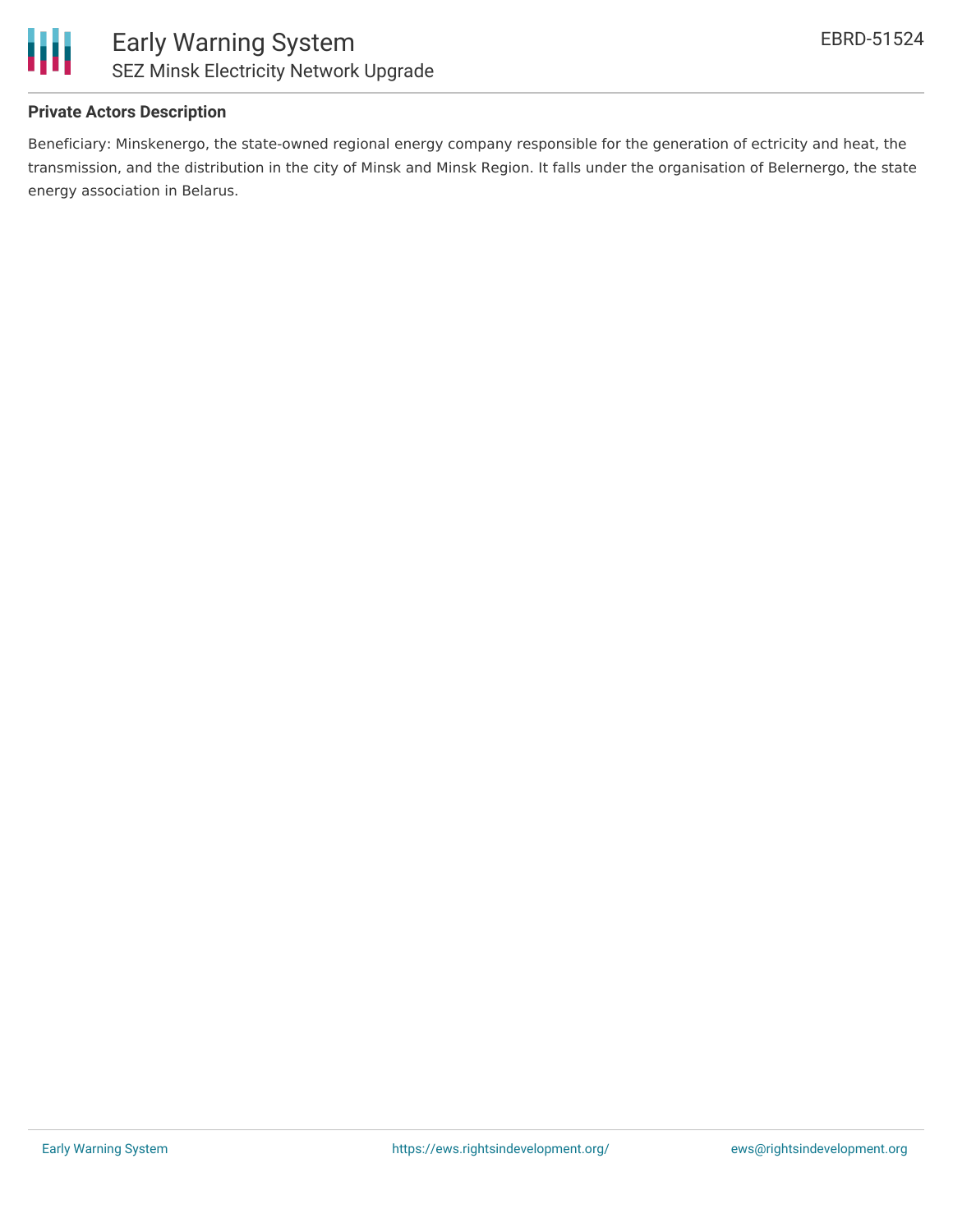## **Contact Information**

Minskenergo [office@minskenergo.by](mailto:office@minskenergo.by) Tel: +375 (17) 223-81-039 +375 (17) 2327-21-11 [www.minskenergo.by](http://www.minskenergo.by/) Address: 24 Aranskaya st. Minsk; 220033; Belarus

#### **ACCOUNTABILITY MECHANISM OF EBRD**

The Project Complaint Mechanism (PCM) is the independent complaint mechanism and fact-finding body for people who have been or are likely to be adversely affected by an European Bank for Reconstruction and Development (EBRD)-financed project. If you submit a complaint to the PCM, it may assess compliance with EBRD's own policies and procedures to prevent harm to the environment or communities or it may assist you in resolving the problem that led to the complaint through a dialogue with those implementing the project. Additionally, the PCM has the authority to recommend a project be suspended in the event that harm is imminent. You can contact the PCM at pcm@ebrd.com or you can submit a complaint online using an online form, http://www.ebrd.com/eform/pcm/complaint\_form?language=en. You can learn more about the PCM and how to file a complaint at http://www.ebrd.com/work-with-us/project-finance/project-complaint-mechanism.html.